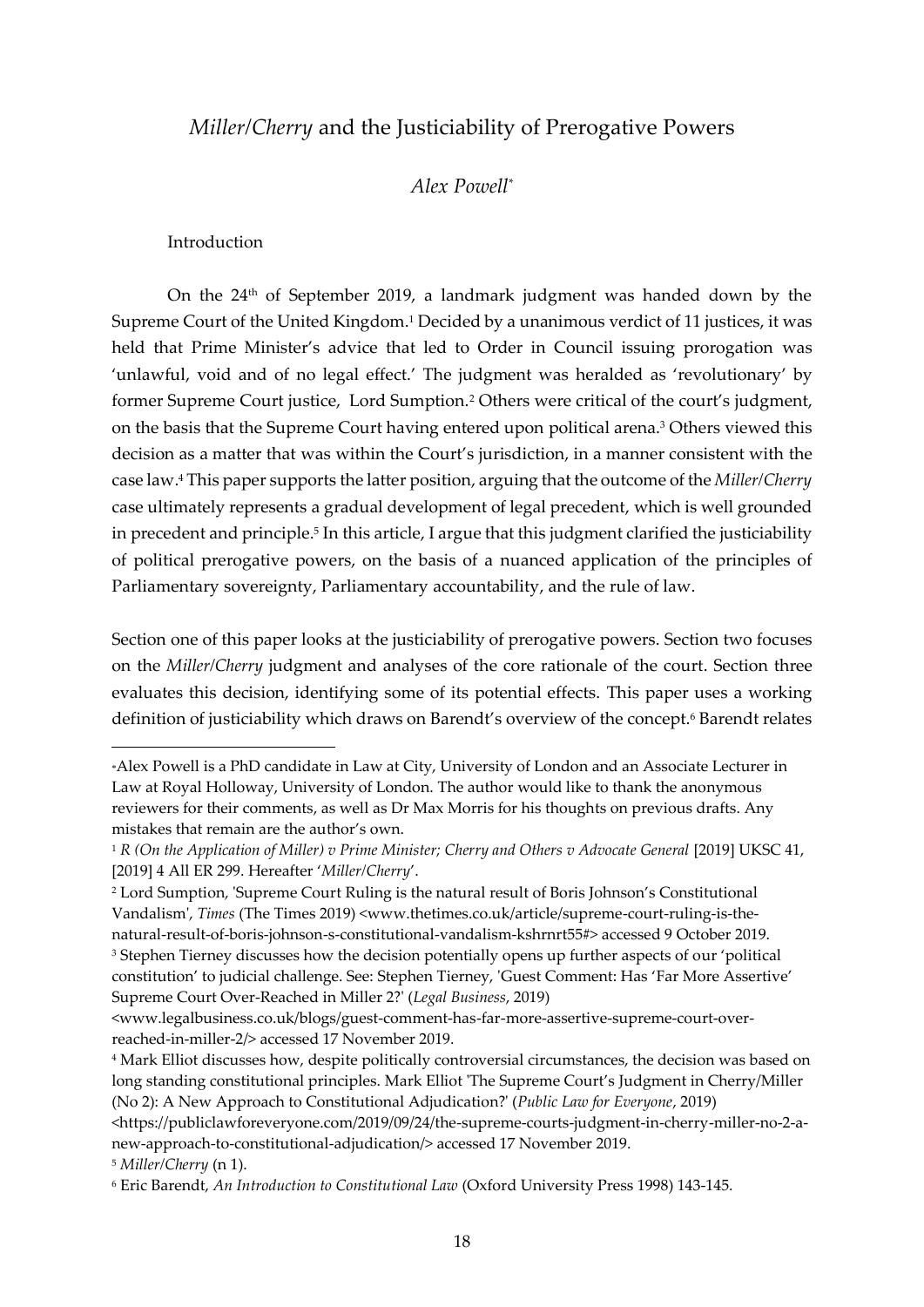the idea of justiciability to the concept of political questions within US administrative law.<sup>7</sup> Going on to explain that the difference between justiciable and non-justiciable issues, Barendt states that this 'arguably explain[s] why the United Kingdom Courts are reluctant to intervene in some cases, despite their general jurisdiction to review unlawful administrative action'.<sup>8</sup> By this, he means that the concept of justiciability is useful for understanding why the courts will examine some executive decisions, but not others. Principally, the reasons for determining that a matter is non-justiciable are, much like in the US example, the idea that the matter is a political question and therefore that it is not a decision that it would be proper for the courts to make.<sup>9</sup> A key reason for finding that a matter is a political question could, for example, be that there are no legal standards against which the exercise, existence, or extent of an executive power can be judged.<sup>10</sup> The relevance of this to my thesis is that the use of the prerogative power of prorogation in the current circumstances—with a looming Brexit deadline— is a highly political issue and therefore, the identification of appropriate legal standards was central to finding the matter justiciable.

The Justiciability of Prerogative Powers in the Common Law

Prerogative powers are powers which continue to be vested in the Crown. They are a remnant of the divine right of kings, recognised by Blackstone in the eighteenth century as being 'that special pre-eminence which the King hath, over and above all other persons, and out of the ordinary course of the common law, in right of his Royal dignity … it can only be applied to those rights and capacities which the King enjoys alone, in contradistinction to others'.<sup>11</sup> However, as Wade recognised, most contemporary authority sees as a prerogative power 'any and every sort of government action which is not statutory'.<sup>12</sup> Among those prerogative powers which remain in the hands of the Crown is the power to prorogue Parliament.<sup>13</sup> The cardinal convention necessitates that the exercise of these powers only occurs upon the advice of the Prime Minister, or members of the Cabinet.<sup>14</sup> It is this advice by the Prime Minister

<sup>7</sup> ibid 144.

<sup>8</sup> ibid.

<sup>9</sup> For an exploration of the Political Question doctrine: Nat Stern, 'Don't Answer That: Revisiting the Political Question Doctrine in State Courts' (2018) 21 University of Pennsylvania Journal of Constitutional Law 153.

<sup>10</sup> As discussed in section 2, finding proper legal standards against which to judge the exercise of the prerogative power to prorogue parliament was central to the decision in *Miller/Cherry.*

<sup>11</sup> William Blackstone, *Commentaries on the Laws of England (* 1765–69) I (Oxford University Press 2016) 155.

<sup>12</sup> HWR Wade, *Constitutional Fundamentals* (London, Stevens & Sons 1980) 49.

<sup>&</sup>lt;sup>13</sup> While the power to dissolve parliament was placed on a statutory footing by the Fixed Term Parliaments Act 2011, Section 6 (1) of this act explicitly states that the Queens power to prorogue parliament is unaffected. Fixed Term Parliaments Act 2011 s 6(1).

<sup>&</sup>lt;sup>14</sup> This position is supported by the Cabinet Manual. UK Cabinet Office, The Cabinet Manual (Cabinet Office, 2011) 16.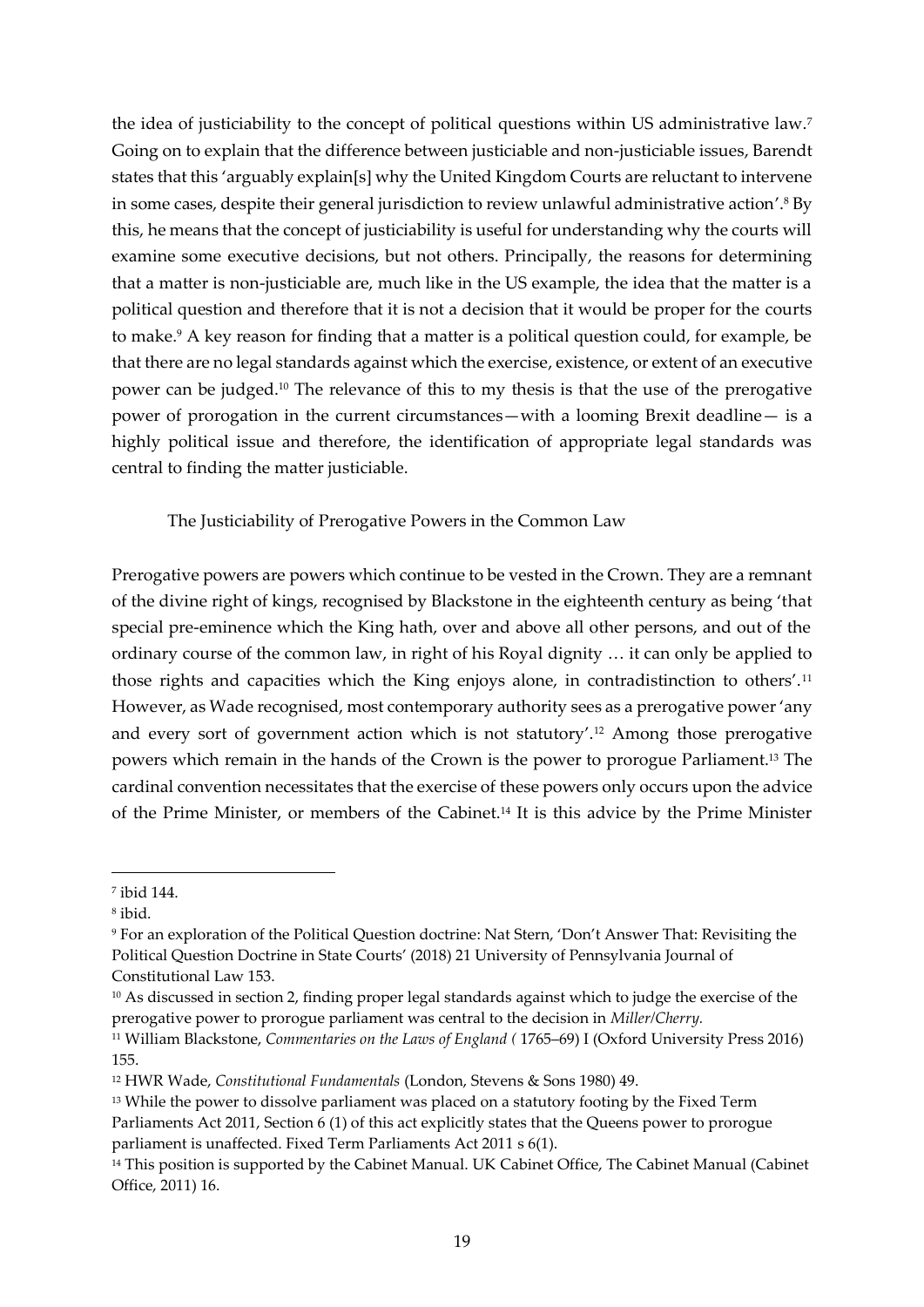(which led to the Order in Council upon which prorogation was issued) that was considered by the Supreme Court considered in *Miller/Cherry* No 2 *. 15*

In general, the exercise of prerogative powers is governed by constitutional conventions.<sup>16</sup> Conventions are non-legal rules of conduct that have developed over time as the result of historical practice. At times, conventions have been referred to as a form of constitutional morality.<sup>17</sup> For example, the Cardinal convention dictates that the monarch acts on the advice of their ministers.<sup>18</sup> Conventions, therefore, can be understood as normative rules intended to govern the conduct of actors within the UK constitution. Though they are intended to be binding on one's own conscience, they are not regarded as being enforceable by the courts.<sup>19</sup> However, the courts have, from time to time, acknowledged their existence and scope.<sup>20</sup>

Traditionally, while judicial review of the existence and extent of Prerogative powers has been possible, review of how an existing power has been exercised has not.<sup>21</sup> Or at least, it could not be said with any confidence that such a review was open to the courts. As Barendt recognises, 'until recently [1985] the courts automatically abstained from reviewing the exercise of prerogative powers... in the domestic field'.<sup>22</sup> Thus, when discussing the issue of justiciability, I argue that there are two lines of analysis which must be considered. The first relates to the existence and extent of a given Prerogative Power. The idea that the courts possess a power to review the existence and scope of the Prerogative Powers can be dated back to the *Case of Proclamations.<sup>23</sup>* In the *Case of Proclamations,* the Court held that 'the King Hath no Prerogative, but that which the law of the land allows him'.<sup>24</sup> In so doing, they effectively determined that the Crown possessed only those Prerogative Powers which the courts recognised, rather than a more general legal power.<sup>25</sup> This position has been affirmed numerous times in subsequent case law.<sup>26</sup> The second refers to whether the exercise of that

<sup>&</sup>lt;sup>15</sup> It should be noted that a small number of powers remain the personal prerogative of the monarch.

<sup>16</sup> John Stanton and Craig Prescott, *Public Law* (Oxford University Press 2018) 205-206.

<sup>17</sup> Geoffrey Marshall, *Constitutional Conventions: The Rules and Forms of Political* 

*Accountability* (Clarendon Press 1984) 11–12.

<sup>&</sup>lt;sup>18</sup> This convention was recognised by the Supreme Court in their statement that 'Her Majesty was acting on the advice of her Prime Minister… we do not know what the Queen was told and cannot draw any conclusions about it'. See: *Miller/Cherry* (n 1) [15].

<sup>19</sup> As Marshall states, conventions are 'the beliefs that the major participants in the political process as a matter of fact have about what is required of them.' See Geoffrey Marshall (n 17) 11-12.

<sup>20</sup> See for Example: *Attorney-General v Jonathan Cape* [1976] QB 752, 762-764.

<sup>21</sup> John Stanton and Craig Prescott (n 16) 213.

<sup>22</sup> Barendt (n 6) 144.

<sup>23</sup> *Case of Proclamations* (1611) 12 Co Rep 74.

<sup>24</sup> ibid 76.

<sup>&</sup>lt;sup>25</sup> It should be noted that this proposition also entails that it is not possible for new prerogative powers to be created. In *British Broadcasting Corporation v Johns*, Lord Diplock explicitly stated that 'it is 350 years and a civil war too late for the Queens courts to broaden the prerogative.' See: *British Broadcasting Corporation v Johns* [1965] CH 32 (CA) 79.

<sup>26</sup> *Entick v Carrington* [1765] EWHC J98 (KB*); British Broadcasting Corporation* (n 25).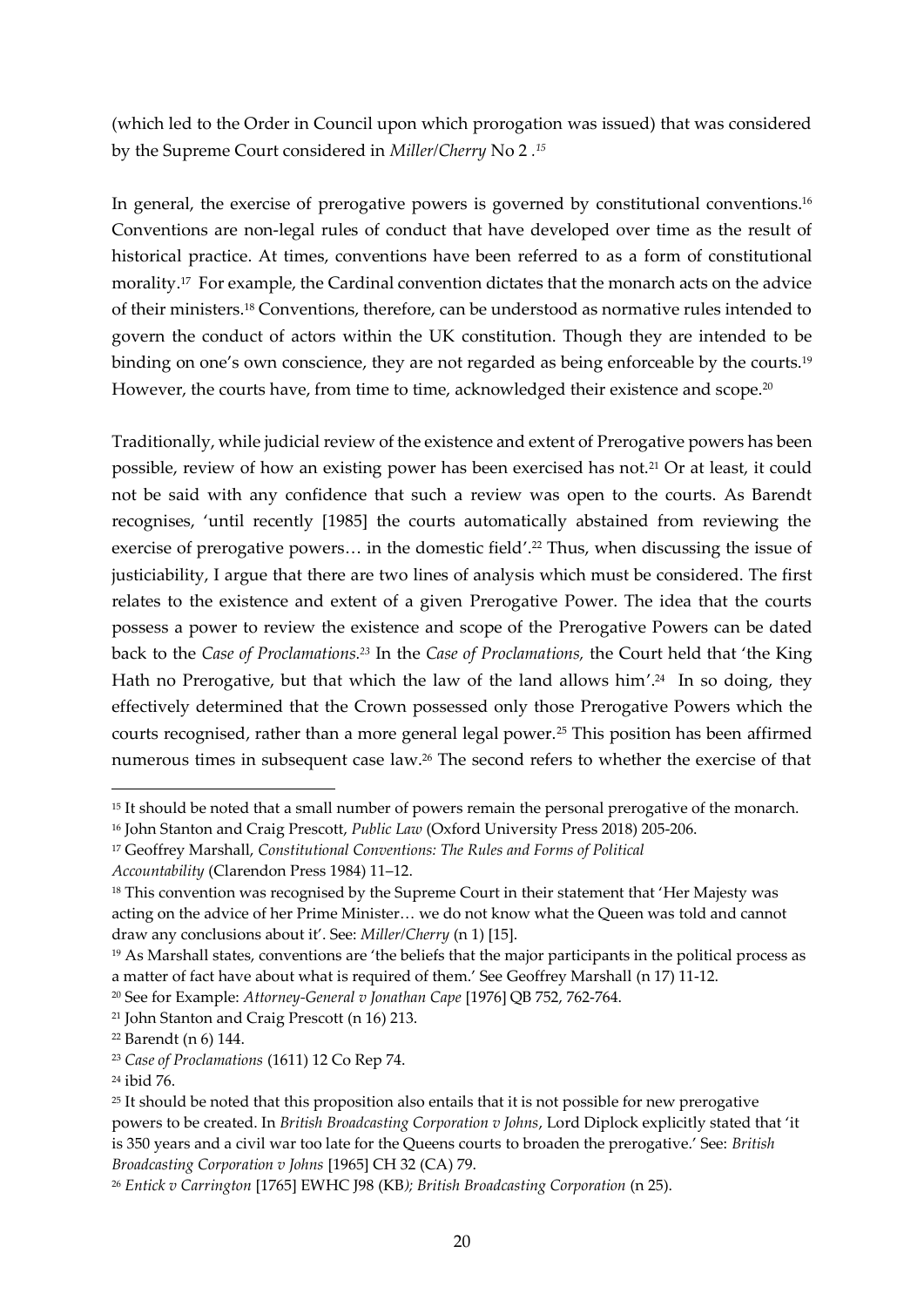power, within its legal limits, is open to challenge. The paper reflects this division between existence—and extent—and exercise. Firstly, the section discusses the caselaw as it relates to existence and extent, before going on to discuss the caselaw relating to exercise. Though this makes for an account which is not entirely chronological, it allows the paper to clearly demonstrate the two different approaches courts should adopt to the justiciability of prerogative powers.

The reason for this differing treatment of reviews of Prerogative Power can be attributed to the Bill of Rights and the principle of the rule of law.<sup>27</sup> Article 1 of the Bill of Rights states, 'the pretended power of Suspending of Laws or the Execution of Laws by Regall Authority without Consent of Parlyment is illegall'.<sup>28</sup> Article 2 goes on to state that 'the pretended power of Dispensing with Laws or the Execution of Laws by Regall Authoritie as it hath beene assumed and exercised of late is illegall'.<sup>29</sup> In this sense, the Bill of Rights can be seen as declaring pre-existing limitations upon Prerogative Powers, given that it merely enumerates principles drawn from the *Case of Proclamations* some 77 years prior.<sup>30</sup> The Bill of Rights followed on from the Glorious Revolution which, in simplistic terms, represented a transfer of power away from the monarch to parliament. This is further strengthened by the terms of article 9 which provides that 'freedom of speech and debates or proceedings in Parliament ought not to be impeached or questioned in any court or place out of Parliament'.<sup>31</sup> The result of this section further underlies that the exercise of legal power in regard to existence and extent can be challenged in circumstances where it clashes with a statute. Finally, the concept of the Rule of Law is the idea that society is governed by law.<sup>32</sup> According to Tom Bingham, the essence of the Rule of Law is that no entity—including the Monarch—is above the law.<sup>33</sup> Thus, if society is to be governed by law, it is crucial that a valid legal source can be cited for all exercises of executive power. On the other hand, review of the exercise of Prerogative Powers has often been seen as being concerned with the merits of a particular policy and

<sup>&</sup>lt;sup>27</sup> There is a great deal of debate over how the Rule of Law is to be interpreted. This paper uses the term to refer to the eight criteria identified by Lord Bigham in his extra-judicial work. Though there is wealth of debate, these criteria appear, in my view, most likely to resemble the mindset of the judiciary. By selecting a conception based on this basis, the paper is able to focus on addressing the issue of Justiciability in the detail which it deserves. See Tom Bingham, 'The Rule of Law' (2007) 66 Cambridge Law Journal 67.

<sup>28</sup> Bill of Rights 1689, article 1.

<sup>29</sup> ibid, art 2.

<sup>30</sup> *Case of Proclamations* (n 23) 76.

<sup>31</sup> Bill of Rights 1689, art 9.

<sup>32</sup> This dates back to Aristotle. Aristotle, *Politics and the Athenian Constitution,* Book III, S 1287 (John Warrington ed) 97, cited in Tom Bingham, *The Rule of Law* (Allen Lane 2010) 3.

<sup>33</sup> Tom Bingham, 'The Rule of Law' (n 27) 69.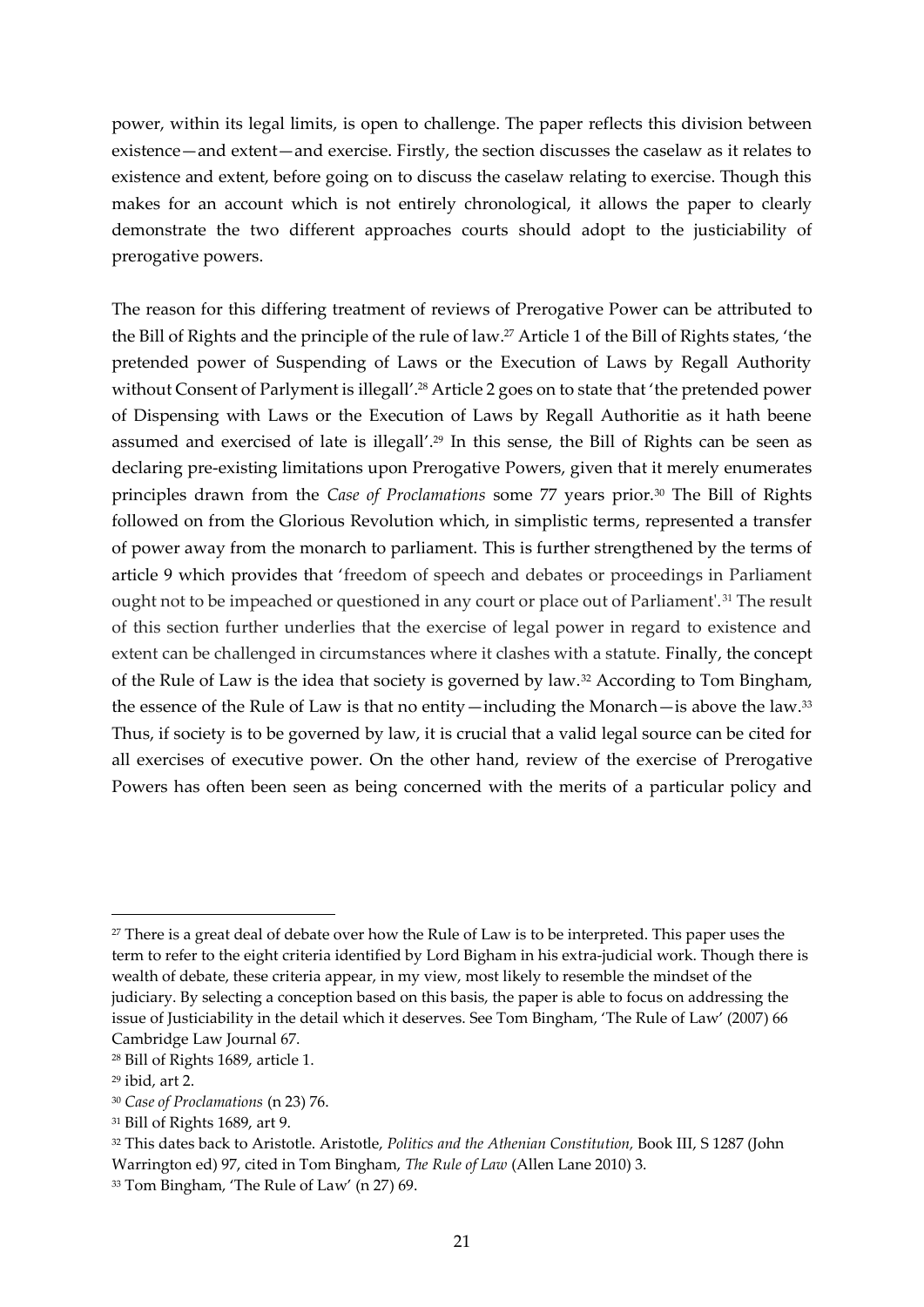therefore to be a matter outside the proper constitutional role of the courts, due to its political nature. 34

Subsequent to the Bill of Rights, the courts have made further decisions concerning the justiciability of questions relating to the existence and extent of Prerogative Powers. In *De Keyser's Royal Hotel* it was held that a prerogative power would become unavailable when it overlaps with statute law. <sup>35</sup> This decision was justified on the basis of Parliamentary sovereignty, in so far as it would undermine the supremacy of Parliament if the executive were empowered to act in a manner contrary to statute through the use of prerogative powers. <sup>36</sup> This principle has subsequently been expanded in the in the *Fire Brigades Union* case where it was held that even a statutory scheme which was yet to be brought into force would place the prerogative into abeyance.<sup>37</sup> It was also this principle which was in issue in *R (Miller) v Secretary of State for Exiting the European Union* where the government proposed to use the prerogative power on treaty making to trigger article 50 and begin the process of leaving the European Union.<sup>38</sup> Here, the Supreme Court held by a majority of 8-3, that prerogative powers could not be used because to frustrate the purpose and operation of an Act of Parliament: the European Communities Act 1972.<sup>39</sup>

Each of the cases explored in the previous paragraph relates only to the review of the existence and extent of prerogative powers, because in each case the court focused on the impact of statutes on the remaining scope of a Prerogative Power, rather than looking at whether a given use of that prerogative power—within its legal limits—was legitimate. However, their focus on impact does not mean that the courts have recognised an unlimited right to review the extent of Prerogative Powers. For example, in *Shergill v Khaira*, a joint judgment of Lord Neuberger, Lord Sumption, and Lord Hodge held that a matter could be held to be nonjusticiable because of a 'lack of judicial or manageable standards'.<sup>40</sup> This case highlights one

<sup>&</sup>lt;sup>34</sup> Lord Keith stated in Gibson 'The making of decisions upon what must essentially be a political matter is no part of the function of the court, and it is highly undesirable that it should be. The function of the Court is to adjudicate upon the particular rights and obligations of individual persons, natural or corporate, in relation to other persons, or in certain instances, to the state. See *Gibson v Lord Advocate* [1975] SC 136 (CS), 144.

<sup>35</sup> *Attorney-General v De Keyser's Royal Hotel Ltd* [1920] UKHL 1, [1920] AC 508, 526-528. Hereafter '*De Keyser'.*

<sup>&</sup>lt;sup>36</sup> It should be noted that the limitation can also be justified on the grounds that as statutes are required to receive Royal Assent, the crown has effectively always consented to a limitation on their prerogative powers brought about by a statutory change.

<sup>37</sup> *R v Secretary of State for the Home Department ex p Fire Brigades Union and Others* [1995] 2 W.L.R 464 (HL) 516-523. Hereafter '*Fire Brigades Union'.*

<sup>38</sup> *R (Miller) v Secretary of State for Exiting the European Union* [2017] UKSC 5, [2017] 1 All ER 158.

<sup>&</sup>lt;sup>39</sup> The majority stated that, 'The majority cannot frustrate the purpose of a statute or a statutory provision, for example by emptying it of its content or preventing its effectual operation. See: ibid [51].

<sup>40</sup> *Shergill v Khaira* [2014] UKSC 33, [2015] AC 359 [40].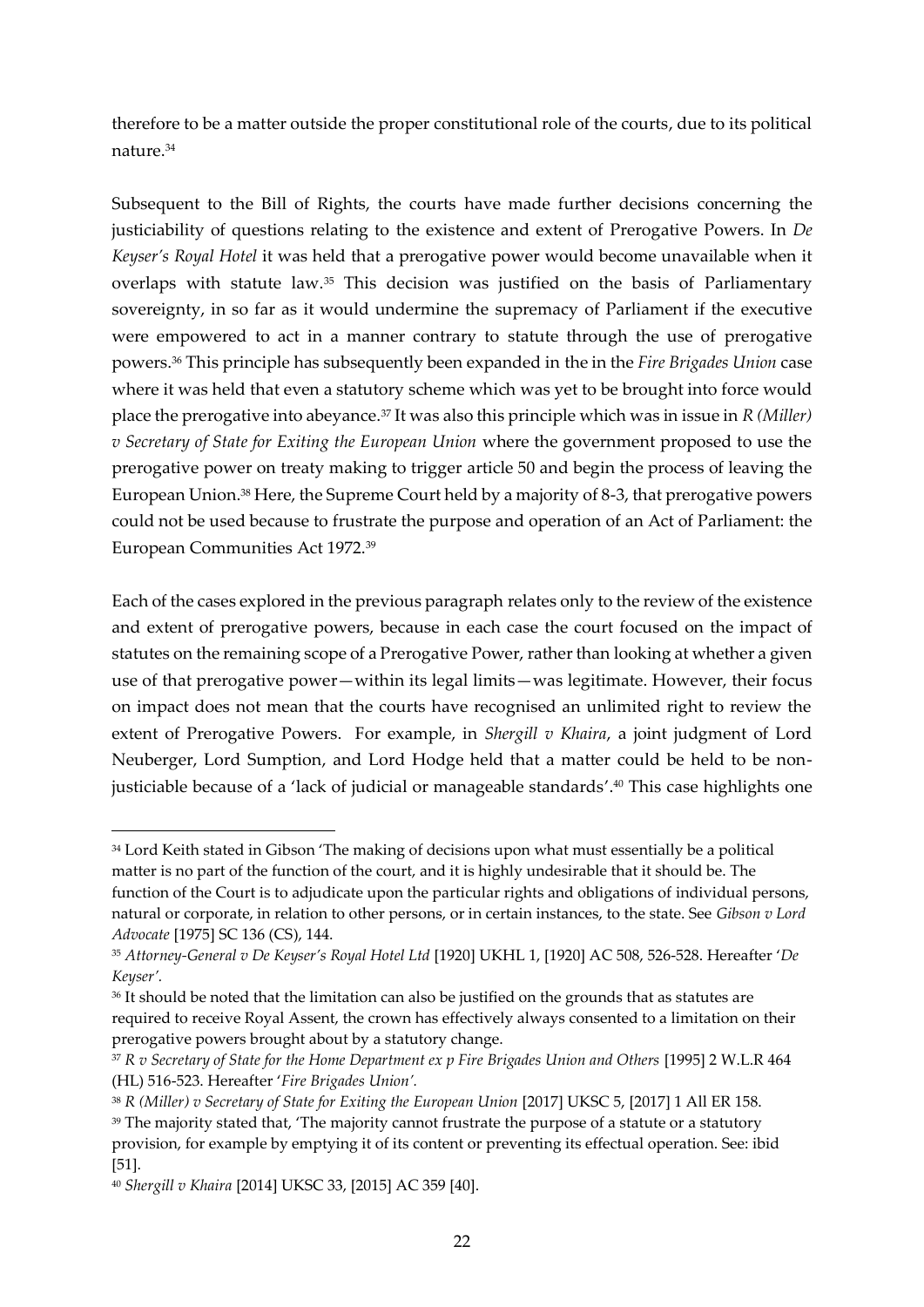of the reasons why the prorogation of Parliament could have been being determined as nonjusticiable, in accordance with the judgment of the Divisional Court.<sup>41</sup> Prior to *Miller/Cherry,*  this was ambiguous due to a lack of precedential authority on the courts to treat questions of the existence and extent of prerogative powers differently from questions regarding their exercise. This lack of clarity was clearly underlying the judgment of the Divisional Court who accepted limitations on justiciability, such as those arising from *Shergill—*namely being political and lacking standards—without considering whether these limitations applied to all attempts to bring a judicial review regarding prerogative powers, or only to those attempts concerned with the exercise of prerogative powers.<sup>42</sup> The Supreme Court made clear that these limitations, while they remain valid, apply only to cases concerning the exercise of prerogative powers.<sup>43</sup>

The courts have been reluctant to find the exercise of prerogative powers a justiciable matter.<sup>44</sup> It was not until the obiter comments of Lord Denning in *Laker Airways Ltd v Department of Trade and Industry,* that potentially reviewing the exercise of prerogative powers gained judicial recognition.<sup>45</sup> On that occasion, the majority of the Court of Appeal declined to adopt what was at the time a radical stance, instead finding that prerogative powers could not be used to withdraw consent previously given under a statutory scheme. <sup>46</sup> However, Denning's position<sup>47</sup>—or at least a more conservative version of it—did come to be adopted by the House of Lords in *Council of Civil Service Unions v Minister for the Civil Service*48, hereafter '*GCHQ'*.

The *GCHQ* case is known for setting out the grounds upon which prerogative may justiciable through judicial review. Lord Diplock also listed the three commonly recognised heads of judicial review. <sup>49</sup> Through this judgment Lord Roskill offered an indication of which powers under the prerogative would be justiciable and which would not. He stated that,

I do not think that the right of challenge [to an exercise of prerogative power] can be unqualified. It must, I think depend upon the subject matter of the prerogative power which is exercised. Many examples were given… of prerogative powers which as a present advised I do not think could properly be made into the subject of judicial review. Prerogative powers such as those

<sup>46</sup> ibid.

<sup>41</sup> *R (on the Application of Miller) v Prime Minister [2019]* EWHC 2381, [2019] WLUK 81 [37]-[42]; [47]- [57].

<sup>42</sup> *Shergill v Khaira* (n 40) [40].

<sup>43</sup> *Miller/Cherry* (No 2) (n 1) [36].

<sup>44</sup> John Stanton and Craig Prescott (n 16) 213.

<sup>45</sup> *Laker Airways Ltd v Department of Trade and Industry* [1977] 2 All ER 182 (CA) [192]- [193].

<sup>47</sup> It should be noted that Denning has been a frequent pursuer of reform and that some of his ideas have been radical departures from general principles of UK law.

<sup>48</sup> *Council of Civil Service Unions v Minister for the Civil Service* [1985] AC 374 (HL), [410]-[418].

<sup>49</sup> ibid [410]-[412].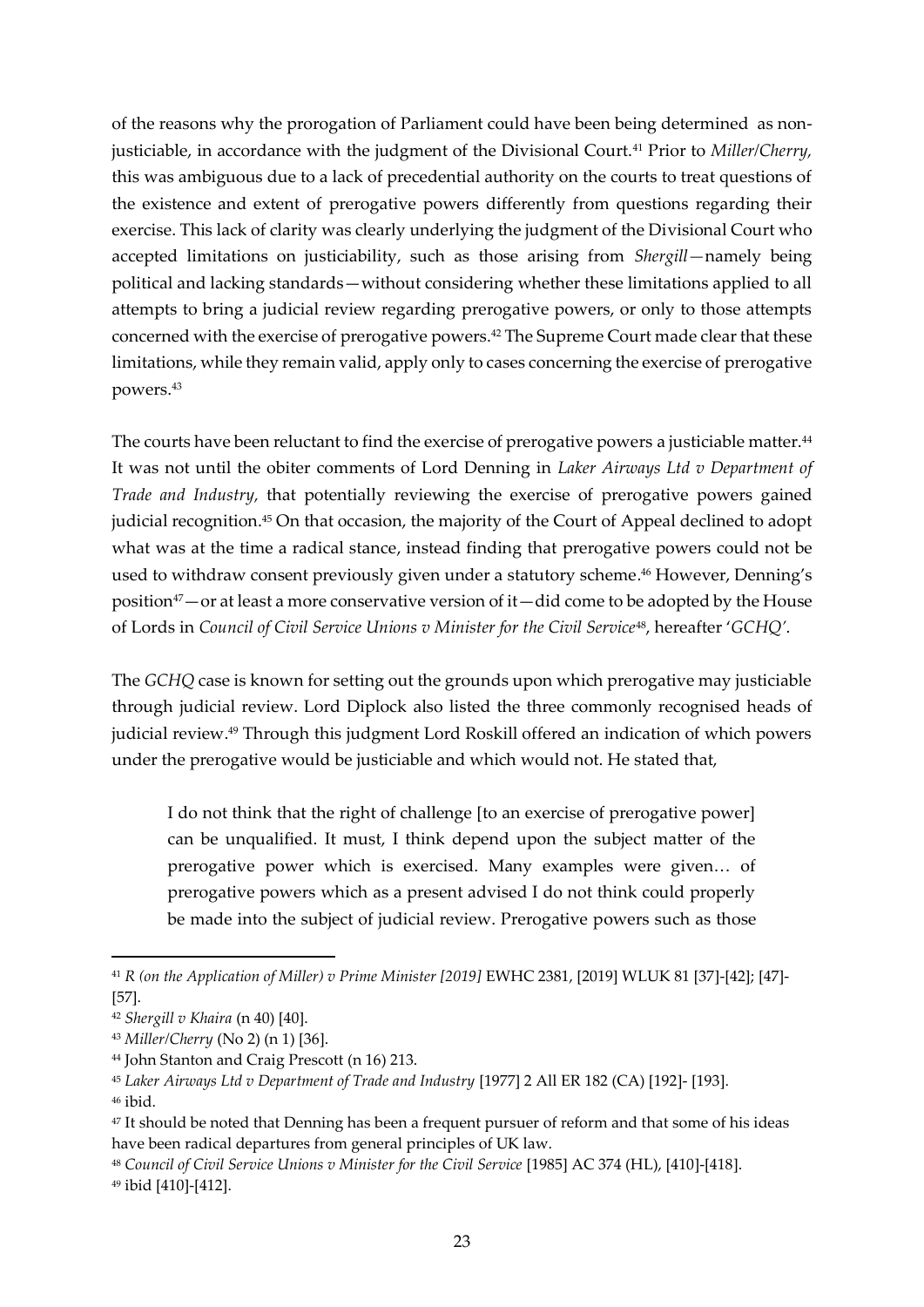relating to the making of treaties, the defence of the realm… the dissolution of parliament and the appointment of ministers as well as others… because of their nature and subject matter as such are not to be amenable to the judicial process.<sup>50</sup>

In the case itself, the decision of the minister was held to be justified on the grounds of national security with Lord Diplock stating that, national security 'is par-excellence a non-justiciable question. The judicial process is totally inept to deal with the sort of problem which it involves'.<sup>51</sup> However, the judgment of *GCHQ,* established the exercise of prerogative powers as a justiciable matter, dependent on the nature of the power in question.

In general, the powers which have been held to be reviewable are those which are closest in nature to a statutory power. For example, in *Everett* it was held that a decision to refuse a passport was amenable to judicial review.<sup>52</sup> In the same case, it was held that one of the categories of prerogative power which were excluded from being justiciable was that concerning 'high policy'.<sup>53</sup> As this example shows, it is those decisions which are primarily administrative and general—in the same way as a power which may be delegated by statute that have come to be seen as justiciable matters. As a counter point the court in *Abassi v Foreign Secretary* held that the Foreign Office had discretion with regards to the protection offered to British Citizens. While they did find that it might be possible to review exercises of discretion in some circumstances, the court also reiterated that 'foreign policy' issues are not justiciable.<sup>54</sup> This suggests that where the power is more political in nature, such as where its exercise is likely to reflect government policy or where there are not relevant legal standards against which the judges could review the decision, the matter is likely to be considered nonjusticiable.

The final case to consider, in order to contextualise the legal position prior to the judgment in *Miller/Cherry*<sup>55</sup> is *Bancoult*. <sup>56</sup> The first important factor which relates *Bancoult* and *Miller/Cherry* is that *Bancoult* was the first case to find that an Order in Council, made pursuant to a Royal Prerogative power, is a justiciable matter.<sup>57</sup> Given that the mechanism through which Parliament was prorogued was an Order in Council, this factor is very important to the

<sup>50</sup> ibid [418].

<sup>51</sup> ibid [412].

<sup>52</sup> *R v Secretary of State for Foreign and Commonwealth Affairs, ex p Everett* [1989] QB 811, [817]-[820].

<sup>53</sup> ibid [820].

<sup>54</sup> *Abassi v Foreign Secretary* [2002] EWCA Civ 1598, [2002] 11 WLUK 114 [106]. Hereafter '*Abassi'.*

<sup>55</sup> *Miller/Cherry* (n 1).

<sup>56</sup> *Secretary of State for Foreign and Commonwealth Affairs v R (On the Application of Bancoult) (No 2)* [2007] EWCA CIV 495, [2008] QB 365. Hereafter '*Bancoult'.*

<sup>57</sup> A form of Primary Legislation passed by the Queen and the Privy Council.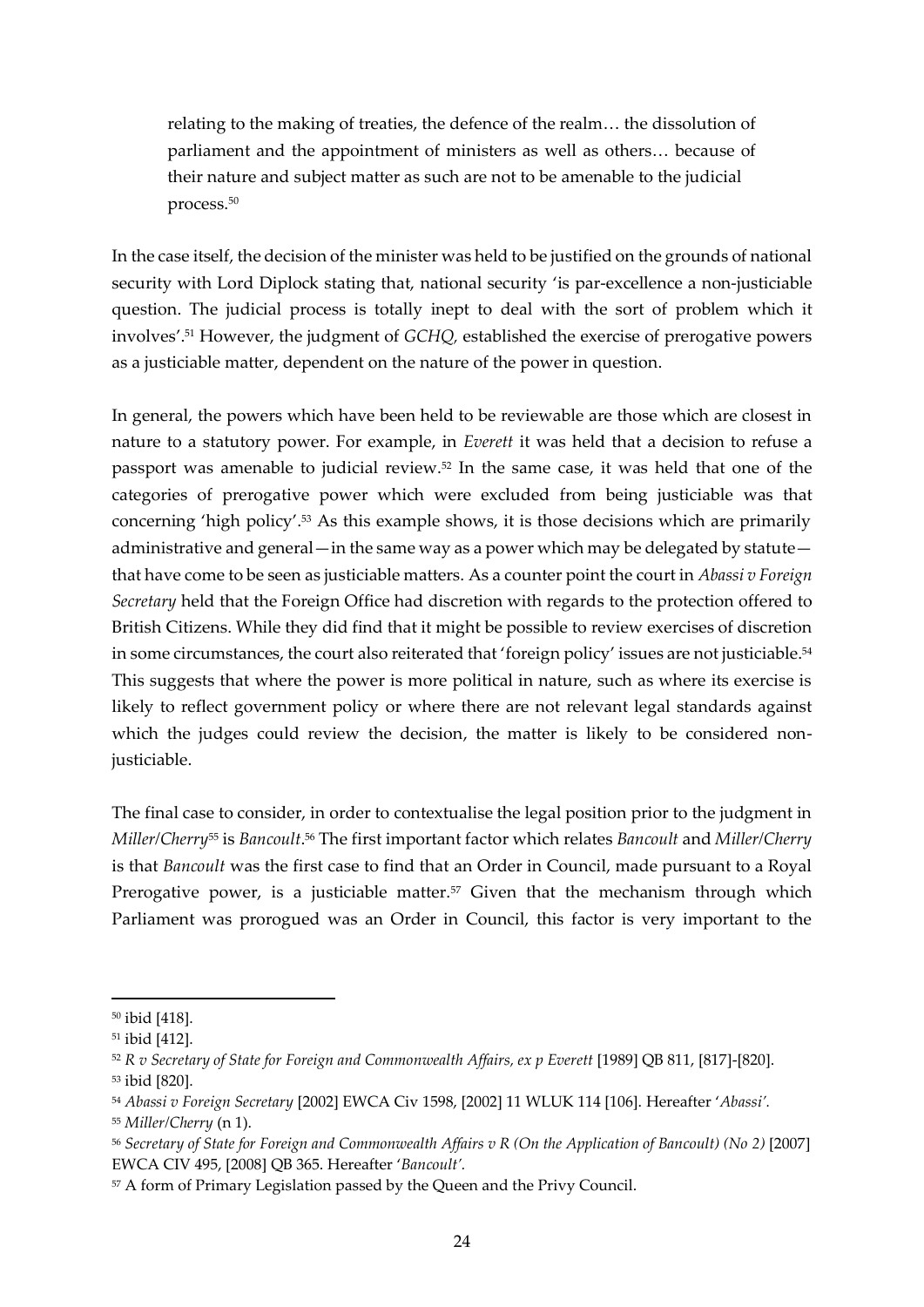finding that *Miller/Cherry* itself concerned a justiciable matter. Secondly, *Bancoult* is significant for Lord Justice Sedley's view that

It can be observed without disrespect, particularly since Lord Roskill was careful to express himself tentatively, that a number of his examples could today be regarded as questionable. The grant of honours for reward, the waging of war of manifest aggression or a refusal to dissolve parliament at all might well call in question an immunity based purely on subject matter.<sup>58</sup>

Thus, the court in *Bancoult* held that alongside the consideration of subject matter, the decision over whether a given prerogative power is justiciable could also take account of the circumstances surrounding its and the subject matter of the power in question. The ability to consider circumstances is relevant to a review because it allows consideration of the prerogative power in context. For example, in *Miller/Cherry* the looming Brexit deadline and the need for Parliament to scrutinise the executive at such a time was taken to be a relevant aspect of the circumstances.<sup>59</sup> As I will explore in the next section, this finding set the stage for the judgment regarding the justiciability of the advice upon which prorogation was issued parliament in *Miller/Cherry.* 60

### *Miller/Cherry* in Focus

This section will explore the judgment in *Miller/Cherry* examining how it has expanded the scope of justiciability within UK administrative law. The discussion begins by exploring the classification of *Miller/Cherry* in regard to whether it is a question of existence and extent or exercise. The section will then discuss the legal standards which the court employed in order to assess the extent of the prerogative power.

The case *Bancoult* permitted the Court to consider both the subject matter and circumstances of the exercise of a prerogative power when deciding whether the matter is justiciable.*<sup>61</sup>* In general, where that subject matter is political as in *Abassi, <sup>62</sup>* or where there are not legal standards against which the exercise of that power can be judged, as the Divisional Court found in *Miller (No 2)*63(this being one half of the conjoined *Miller/Cherry* appeal considered by the Supreme Court)*,* the matter will be determined to be non-justiciable. Alongside this, it can be said with strong authority dating back to the *Case of Proclamations*, that questions over

<sup>58</sup> *Bancoult* (n 56) [46].

<sup>59</sup> *Miller/Cherry* (n 1) [60].

<sup>60</sup> ibid.

<sup>61</sup> *Bancoult* (n 56) [46].

<sup>62</sup> *Abassi* (n 54) [106].

<sup>&</sup>lt;sup>63</sup> *R* (on the Application of Miller) v Prime Minister (n 41) [37]-[42], [47]-[57].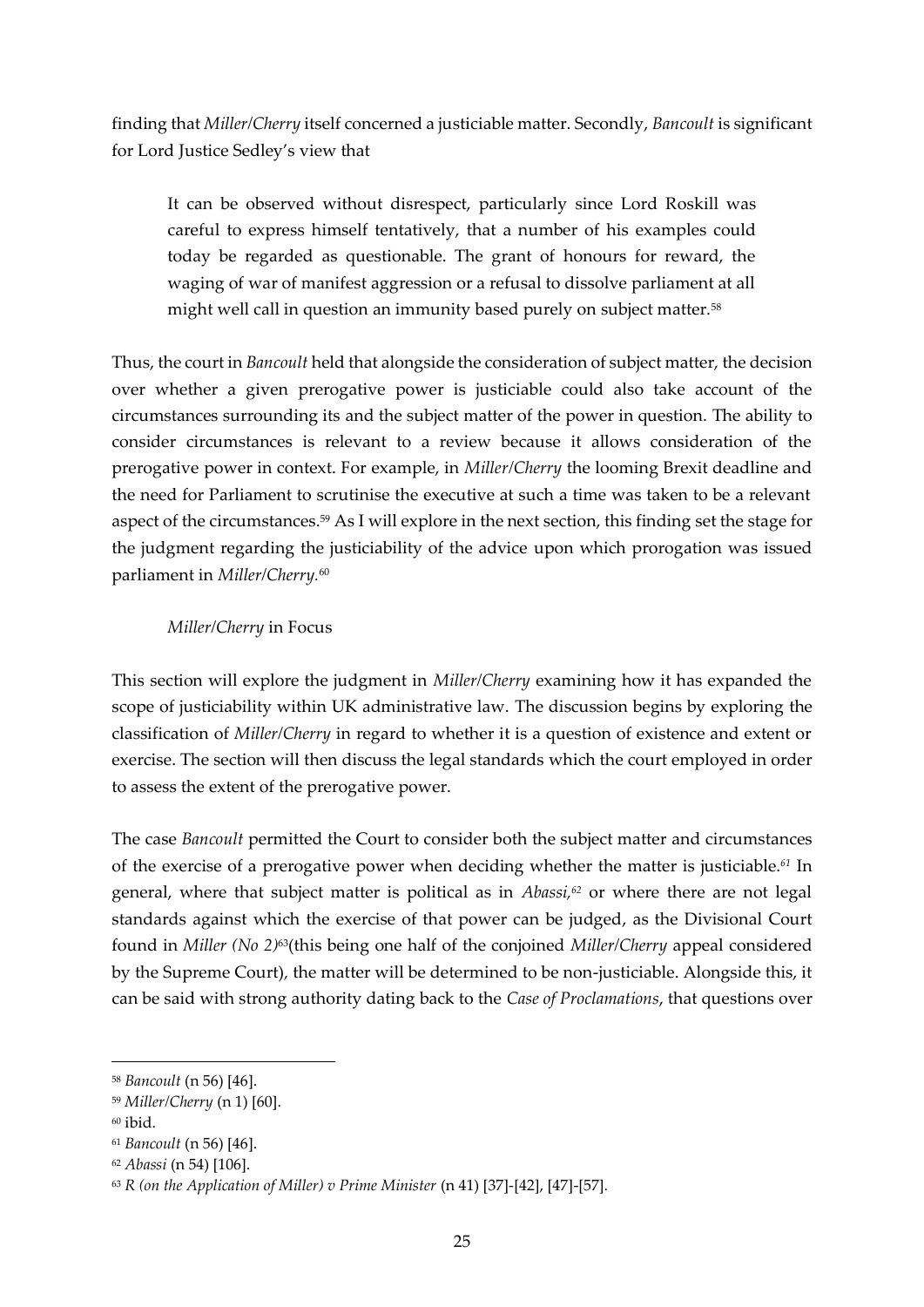the existence and extent of a given prerogative power will be regarded as being justiciable.<sup>64</sup> However, it was unclear prior to the Supreme Court's judgment whether there were any limitations to the justiciability of issues concerning the existence and extent of Prerogative Powers. For example, it was not previously clear whether *Shergill v Khaira* would apply to a review of the existence or extent of a Prerogative Power in a given scenario where matters were determined to be too political or where there was a 'lack of judicial or manageable standards'. 65

As previously noted, there are two lines of thought when considering whether or not a given prerogative power is justiciable. The first concerns the existence and extent of that power and the second concerns its exercise. In *Miller/Cherry*, the Supreme Court determined that the question was of the first kind, relating to the extent of the prerogative power. <sup>66</sup> The judgment lays out that the proper concern of the court was with determining the boundary between the prerogative power and the constitutional principles of Parliamentary sovereignty and Parliamentary Accountability.<sup>67</sup> Through this decision, the Supreme Court embraced a wide view of justiciability which recognises few limitations where a judicial review concerns the existence or extent of a prerogative power.<sup>68</sup>

The Divisional Court had previously found that the issues raised in *Miller/Cherry* were not justiciable.<sup>69</sup> They found this on the basis that '[t]he Prime Minister's decision that Parliament should be prorogued… [was] political… and there are no legal standards against which to judge their legitimacy'.<sup>70</sup> As this shows, their decision focused on the political nature of the decision to prorogue Parliament and on this basis found that it would be improper for the courts to intervene. However, in their treatment of the prerogative, the Divisional Court mixed analysis of the existence and extent with the exercise of prerogative powers. In doing this, they ignored the fact that the limitations on the justiciability explored above apply only to those cases dealing with the exercise, rather than the extent of prerogative powers. A fact that the Supreme Court duly recognised.<sup>71</sup>

In their decision, the Supreme Court focused on the fact that 'almost all decisions made by the executive have a political hue to them'.<sup>72</sup> The court went on state that this has not prevented the courts from exercising a 'supervisory jurisdiction over the decisions of the executive'.<sup>73</sup>

- <sup>72</sup> ibid [31].
- <sup>73</sup> ibid.

<sup>64</sup> *Case of Proclamations* (n 23) 76.

<sup>65</sup> [2014] UKSC 33, [2015] AC 359 [40].

<sup>66</sup> *Miller/Cherry* (n 1) [52].

<sup>67</sup> ibid [38]-[51].

<sup>68</sup> ibid [36].

<sup>69</sup> *R (on the Application of Miller) v Prime Minister* (n40) [37]-[42], [47]-[57].

<sup>70</sup> *Miller/Cherry* (n 1) [51].

<sup>71</sup> ibid [36].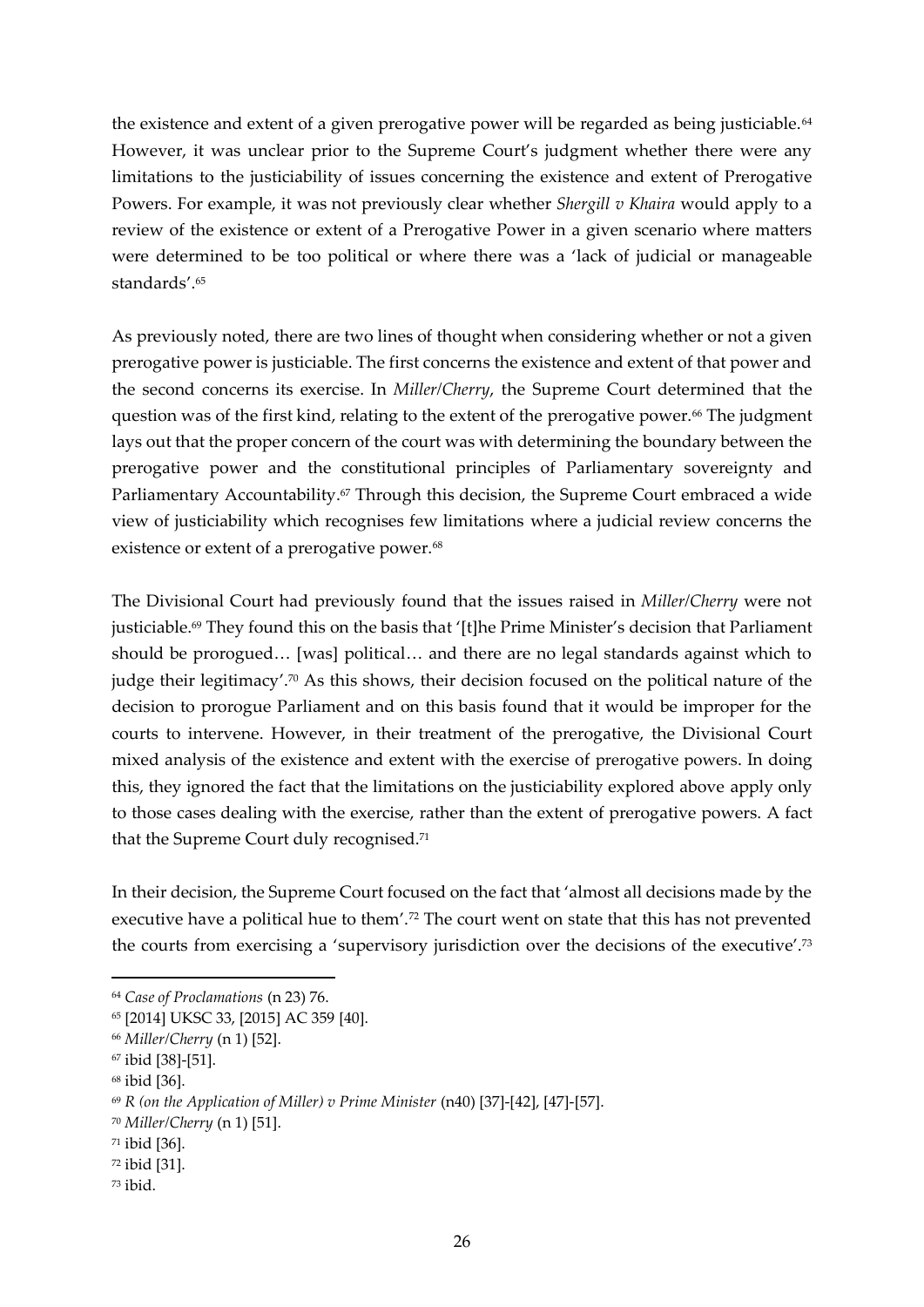They justified this by drawing on the *Case of Proclamations*. <sup>74</sup> Specifically citing the courts conclusion that 'the King Hath no Prerogative, but that which the law of the land allows him'.<sup>75</sup> As this suggests, the view of the Supreme Court is that all questions regarding the existence and extent of a given prerogative power will be justiciable, irrespective of whether they have a political character.<sup>76</sup>

The Supreme Court further noted that the argument that the Prime Minister was properly politically accountable to Parliament for his exercise of the prerogative was ill-formed, given that, 'the effect of prorogation is to prevent the operation of ministerial accountability'.<sup>77</sup> In this sense, the judgment effectively acknowledges that, in most cases, the matter would properly be considered one to be addressed by political forces. However, given the nature of the executive action, the court appears to have felt bound to intervene in order to ensure the preservation of our constitutional order. While the court's intervention could be seen as being purely a reflection of the complexities of Brexit, this seems unlikely given that the court went on to pinpoint that far from a usurpation of the political role this was the proper constitutional function of the courts.<sup>78</sup> This reasoning suggests that the courts themselves see this intervention as being consistent with their historical role, rather than as being a necessary intervention in the context of Brexit.

Having established that the political aspects surrounding the decision to prorogue Parliament did not render the matter non-justiciable, the courts then set about finding legal standards against which the extent of the prerogative power could be judged. The judgment in *Miller/Cherry* does this by situating the sovereignty of Parliament as the general principle of our constitution and establishing the impact of prorogation on this sovereignty as being the appropriate standard, this can be seen in the statement that:

The sovereignty of Parliament would, however, be undermined as the foundational principle of our constitution if the executive could, through the use of the prerogative, prevent Parliament from exercising its legislative authority for as long as it pleased. That, however, would be the position if there was no legal limit upon the power to prorogue Parliament (subject to a few exceptional circumstances in which, under statute, Parliament can meet while it stands prorogued). An unlimited power of prorogation would therefore be incompatible with the legal principle of Parliamentary sovereignty.<sup>79</sup>

<sup>74</sup> *Case of Proclamations* (n 23).

<sup>75</sup> *Miller/Cherry* (n 1) [32] citing *Case of Proclamations* (1611) 12 CO Rep 74, 76.

<sup>76</sup> A point which is clearly pinpointed within the judgment of the Supreme Court. See *Miller/Cherry* (n 1) [36].

<sup>77</sup> ibid [33].

<sup>78</sup> ibid [34].

<sup>79</sup> *Miller/Cherry* (n 1) [42].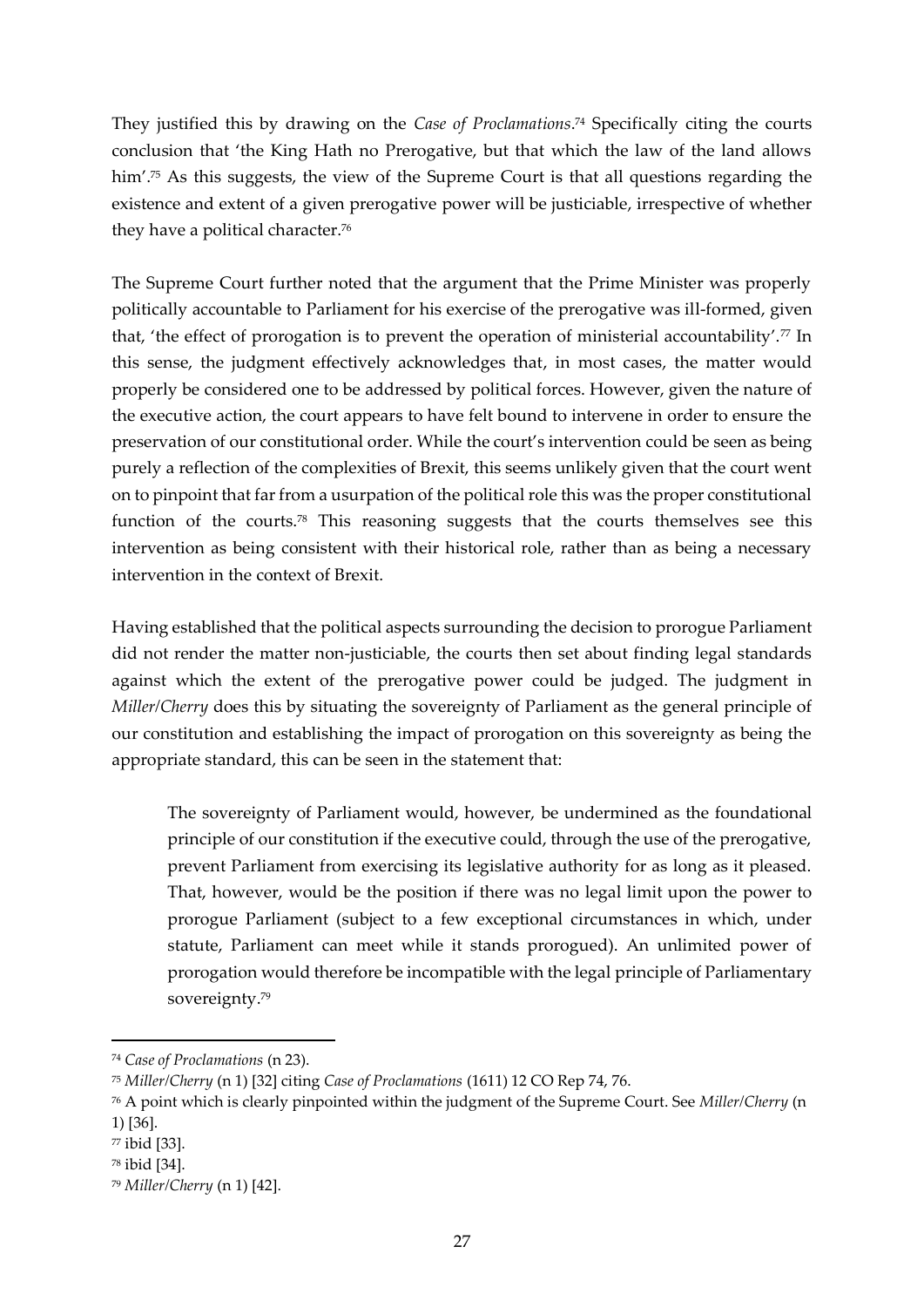What the judgment is effectively recognising here is that if the extent of the prerogative power to prorogue were determined to be without limit, this would undermine the key constitutional principle of Parliamentary sovereignty. The use of Parliamentary sovereignty as a legal standard against which to judge the existence and extent of a prerogative power has strong precedent running from *De Keyser*,<sup>80</sup> to the *Fire Brigades Union*<sup>81</sup> case and even underlying the judgment in the first *Miller* case.<sup>82</sup> Therefore, the court drew on the well-established constitutional principle of Parliamentary sovereignty in order to establish a legal limit on the extent of the prerogative power to prorogue Parliament. Given that Parliamentary sovereignty is itself a creature of the common law, this is a proper legal standard which enables the judiciary to determine the limits of the power without encroaching on political terrain.<sup>83</sup> Thus, the Supreme Court avoided the conclusion that the only standards against which the Prime Minister's advice can be judged are political by focusing on 'the fundamental principles of our constitutional law'.<sup>84</sup> As they note:

Courts have the responsibility of upholding the values and principles of our constitution and making them effective. It is their particular responsibility to determine the legal limits of the powers conferred on each branch of government, and to decide whether any exercise of power has transgressed those limits.<sup>85</sup>

Their approach to the issue of justiciability, far from representing encroachment in politics, is the proper role of a Court. Such a role is allowed because the courts adopting this role is a necessary feature within a society governed by the rule of law. In line with Tom Bingham's eight principles,<sup>86</sup> 'questions of legal right...should ordinarily be resolved by application of law and not the exercise of discretion'.<sup>87</sup> Therefore, when courts to determine whether or not a given prerogative power exists, and what the extent of that prerogative power is, they are always acting pursuant to the rule of law.

Interestingly, the Court draws the principle of Parliamentary sovereignty<sup>88</sup> more broadly than the traditional conception of Parliament, as a body capable of unmaking any law.<sup>89</sup> They

<sup>80</sup> *De Keyser* (n 35) [526]-[528].

<sup>81</sup> *Fire Brigades Union* (n 37) 516-523.

<sup>&</sup>lt;sup>82</sup> *R (Miller) v Secretary of State for Exiting the European Union (n 38)* [43]-[48], [57]-[59], [60]-[67].

<sup>83</sup> *Miller/Cherry* (n 1) [30].

<sup>84</sup> ibid [38].

<sup>85</sup> ibid [39].

<sup>86</sup> See generally: Tom Bingham, 'The Rule of Law' (n 27).

<sup>87</sup> ibid 72.

<sup>88</sup> The Principle of Parliamentary Sovereignty proposed in *Miller/Cherry* will not be tackled in full due the extensive nature of the topic. Indeed, it could easily form the basis of an article in its own right. <sup>89</sup> ibid [41]. Example of this can be taken from the first *Miller* case*.* See: *R (Miller) v Secretary of State for Exiting the European Union* (n 38) [43].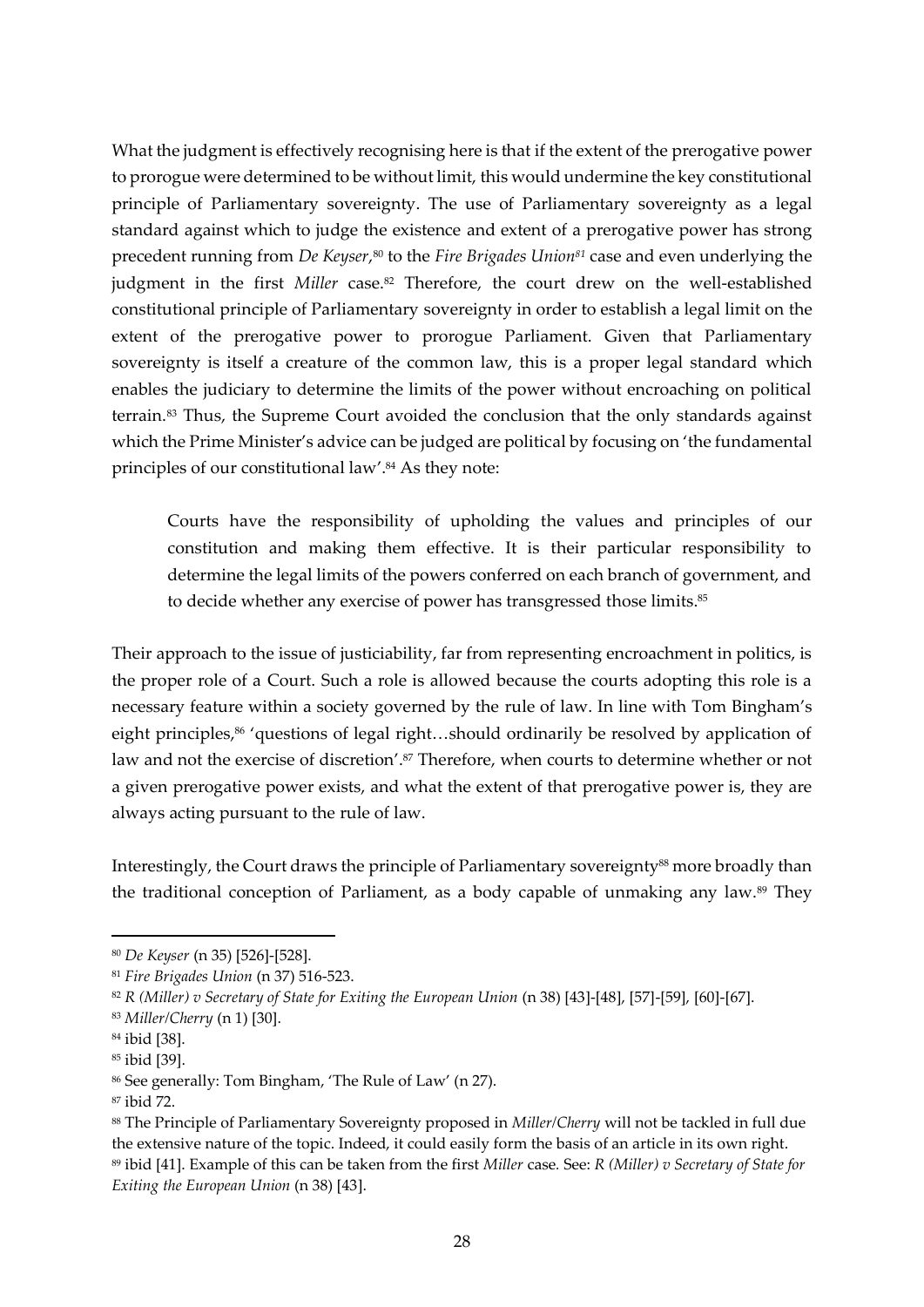instead reconfigure Parliamentary sovereignty to be a general principle of the UK constitution. Effectively, they construe Parliamentary sovereignty into a principle which also entails Parliament possessing a right to sit, going on to argue that this right cannot be curtailed without lawful justification.<sup>90</sup> Through this subtle reinterpretation, the courts are able to tether the decision in *Miller/Cherry* to the *De Keyser* line of precedent, while also providing a novel response to the issue of lacking legal standards. This new approach was necessary because there was not adequate information for the judges to make a decision on grounds such as propriety of purpose. Further, employing such grounds would come closer to looking at the merits of the advice to prorogue, and thus would be more political in nature than the analysis the court undertook, which focused only on the impact of prorogation on core constitutional principles, such as Parliamentary sovereignty.

Debating which conception of Parliamentary sovereignty was adopted in *Miller/Cherry* will not be undertaken in this paper due to the scale of analysis this would require. However, the court in *Miller/Cherry* endorses a view of sovereignty which entitles parliament to sit unimpeded by the executive in its legislative functions. As Aileen McHarg notes, this novel interpretation of the principle draws the net of Parliamentary sovereignty more broadly than it has traditionally been conceived.<sup>91</sup> Parliamentary sovereignty is, in effect, converted from a reflection of the legislative power of parliament, to a general principle entailing that parliament has a right to sit.

The courts also employed another—less well recognised—constitutional principle, that of Parliamentary accountability. <sup>92</sup> Aileen McHarg further draws attention to the novelty of considering Parliamentary accountability as a principle of the constitution, rather than simply a convention.<sup>93</sup> The court's interpretation of this principle was the idea that

Ministers are accountable to Parliament through such mechanisms as their duty to answer Parliamentary questions and to appear before Parliamentary committees, and through Parliamentary scrutiny of the delegated legislation which ministers make. By these means, the policies of the executive are subject to consideration by the representatives of the electorate.<sup>94</sup>

In principle then, Parliamentary accountability is a recognition that democracy and the Parliamentary system are themselves the features which provide legitimacy for exercises of

<sup>90</sup> *Miller/Cherry* (n 1) [42]-[44].

<sup>91</sup> Aileen McHarg, 'The Supreme Court Ruling: The Defence of Parliamentary Democracy - UK In A Changing Europe' (*UK in a Changing Europe*, 2019) <https://ukandeu.ac.uk/the-supreme-court-rulingthe-defence-of-parliamentary-democracy/#> accessed 1 December 2019.

<sup>92</sup> *Miller/Cherry* (n 1) [46].

<sup>93</sup> Alieen McHarg, 'The Supreme Court Ruling: The Defence of Parliamentary Democracy' (n 91).

<sup>94</sup> *Miller/Cherry* (n 1) [46].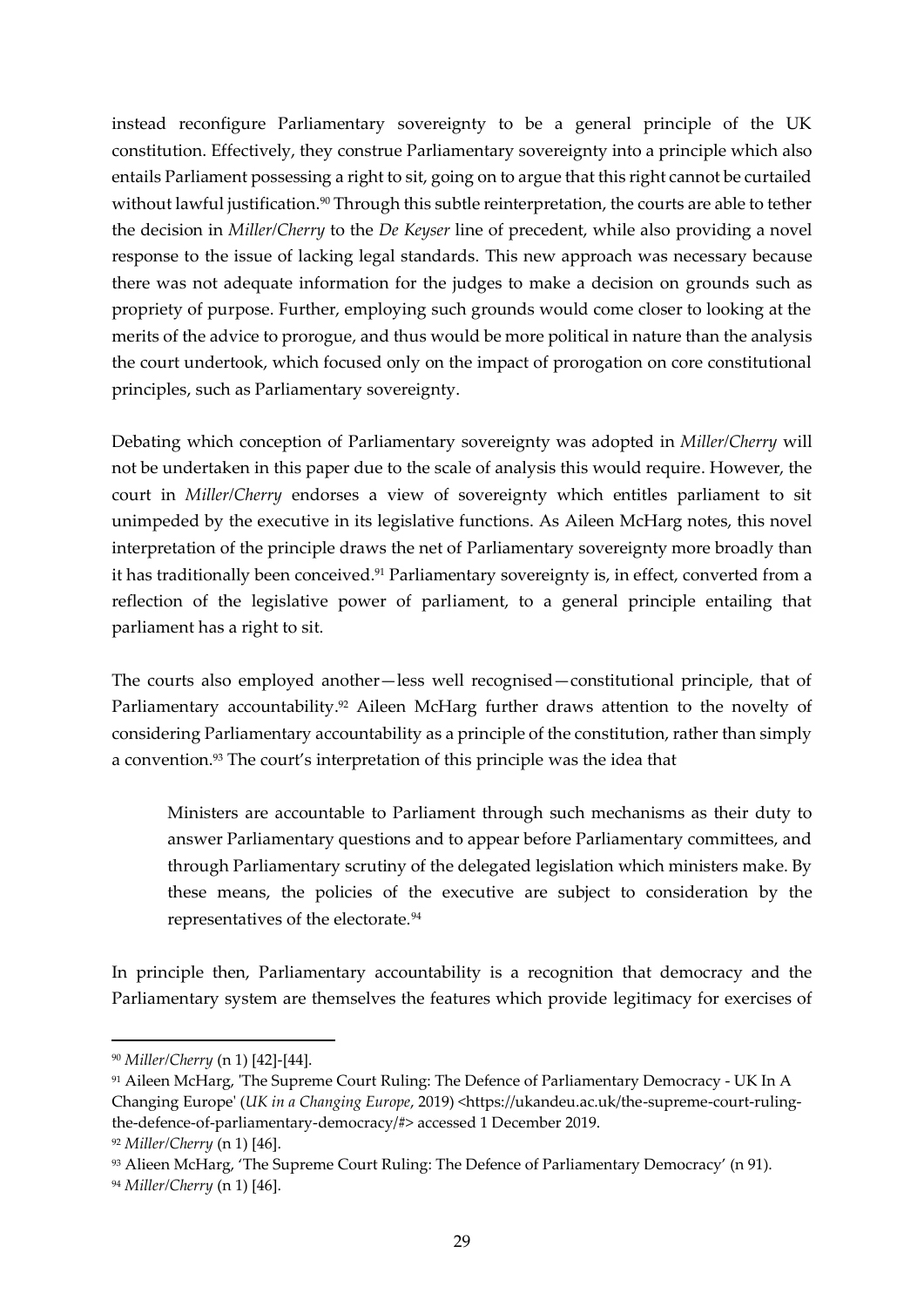executive power. Therefore, the argument must follow, that the extent of the prerogative powers such as prorogation should be interpreted in light of the principle that the executive is properly accountable to Parliament for the use of its powers. Where these powers undermine the accountability of the executive to Parliament, the judiciary should be able to step in and confine the extent of the power to be compatible with the principle of Parliamentary accountability. Evidence of the principle of Parliamentary accountability being a principle of the UK constitution is far less easily attainable than evidence of Parliamentary sovereignty; indeed, its status as a general principle of the UK constitution is hugely debatable. However, the principle is mentioned in the first *Miller* case<sup>95</sup> and, as the Supreme Court recognised, it has been noted in other judgments.<sup>96</sup> In addition, the use of constitutional principles to review executive action has a clear precedent in the *Unison* case. <sup>97</sup> Although *Unison* relates to the use of a statutory power, the Supreme Court in *Miller/Cherry* were in clear in stating that it had influenced their approach.<sup>98</sup>

Through placing an emphasis on these principles, the Supreme Court was able to distinguish the justiciability of existence and extent from the more strictly guarded justiciability of exercise. They were able to refute the claim that the decision to prorogue was political, by drawing attention to the fact that all exercises of executive power will ultimately have a political hue to them. They were also able to draw on core principles of the UK constitution such as Parliamentary sovereignty—in order to create standards against which the extent of the prerogative power could be reviewed.<sup>99</sup>

Paul Yowell has argued that the judgment of the Supreme Court had collapsed the questions of extent and exercise into one another.<sup>100</sup> This argument is made on the basis that is impossible to determine whether Parliamentary sovereignty and scrutiny functions have been curtailed without reasonable justification 'without reviewing political questions of high policy involved in the exercise of the power'.<sup>101</sup> However, according to this paper's analysis, this interpretation appears to be mistaken for two reasons. Firstly, the judgment of the Supreme Court indicates that Parliamentary sovereignty and scrutiny limit the extent or reach of the power to prorogue. That is to say, the Court could limit the circumstances in which the power may be invoked. Thus, the issue of reasonable justification relates to whether or not this power

<sup>95</sup> *R (Miller) v Secretary of State for Exiting the European Union* (n 38) [249].

<sup>96</sup> See for example: *Bobb v Manning* [2006] UKPC 22, [2006] 4 WLUK 415 [13].

<sup>97</sup> *R (on the application of Unison) v Lord Chancellor* [2017] UKSC 51, [2017] 4 All ER 903 [65]. <sup>98</sup> ibid [49], [69].

<sup>&</sup>lt;sup>99</sup> It should be noted that in doing this they drew on and were informed by the approach taken to reviewing a statutory power In Unison. See: *R (On the Application of Unison) v Lord Chancellor* (n 97) [65].

<sup>100</sup> Paul Yowell, 'Miller (No 2) And Political Questions - Judicial Power Project' (*Judicial Power Project*, 2019) <http://judicialpowerproject.org.uk/paul-yowell-miller-no-2-and-political-questions/> accessed 30 November 2019.

 $101$  ibid.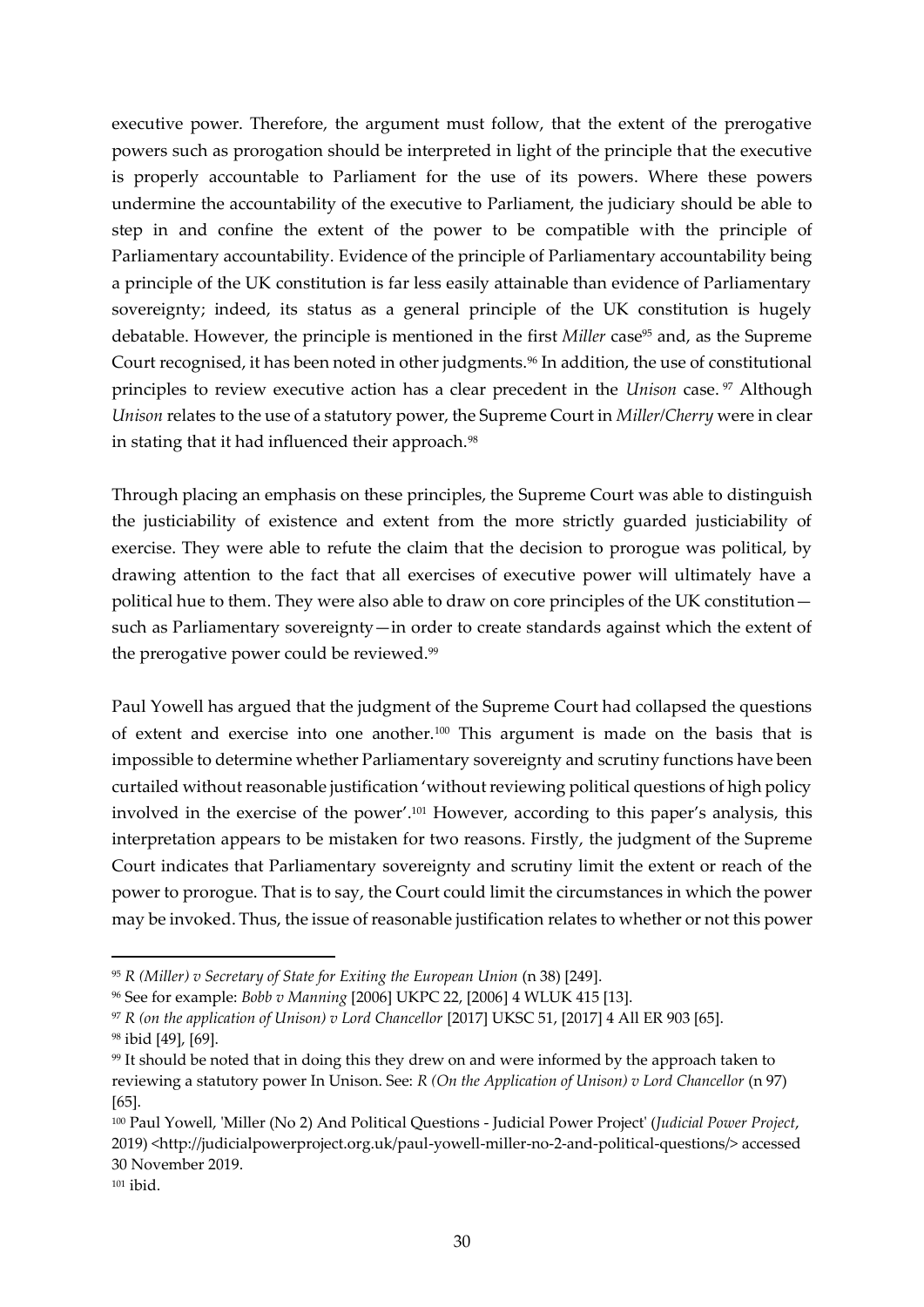is available in the first place, rather than with reference to a given exercise of the power. In this way, the 'high policy' remains an exception to justiciable prerogative powers, because the court is only considering the scope of the power in relation to principle and justification, not its usage. Secondly, as Paul Craig notes, prior to the Supreme Court judgment, the ceremony of proroguing Parliament usually does not entail 'high policy'. Indeed, proroguing Parliament is often mundane and procedural. <sup>102</sup> In other words, it is fundamentally administrative rather than political in nature—and generally the only political questions revolve around the date on which prorogation will take place, which outside of the Brexit context is rarely a controversial question. 103

#### Evaluation

The judgment in *Miller/Cherry* may be seen as largely consistent with the historical development of the UK constitution due to its logical codification of principles previously recognised in case law. However, the judgment also has several salient features which suggest the case may come to hold an important place in the development of UK public law. Firstly, the judgment codifies the situation in respect of the justiciability of royal prerogative powers, marking out that—where appropriate legal standards can be drawn from constitutional principles—questions regarding the existence or extent of prerogative powers will be justiciable before the courts even while questions regarding their exercise continue to face constraints with regard to justiciability. Significantly, the case clarifies that when a legal issue regarding prerogative powers arises, there are two lines of analysis which can be adopted. The first focuses on the existence and extent of the prerogative power and will generally be justiciable where standards can be found. The second concerns the exercise of the prerogative. Therefore, when considering judicial review of prerogative powers, the courts need to clearly articulate which line of analysis the question of justiciability falls under.

Secondly, the judgment clarifies that just because a matter has a political context or flavour does not preclude matter from being justiciable. This clarification is significant particularly because most exercises of prerogative powers have political undertones due to them being carried out at the behest of a political party that will seek to act in its own interests according to its own policy goals. Hence, the judgment clarifies that a given Prerogative Power being related to politics will not prevent it being reviewed in the courts.

<sup>102</sup> Paul Craig, 'Prorogation: Three Assumptions' (*UK Constitutional Law Association*, 2019) <https://ukconstitutionallaw.org/2019/09/10/paul-craig-prorogation-three-assumptions/> accessed 30 November 2019. <sup>103</sup> ibid.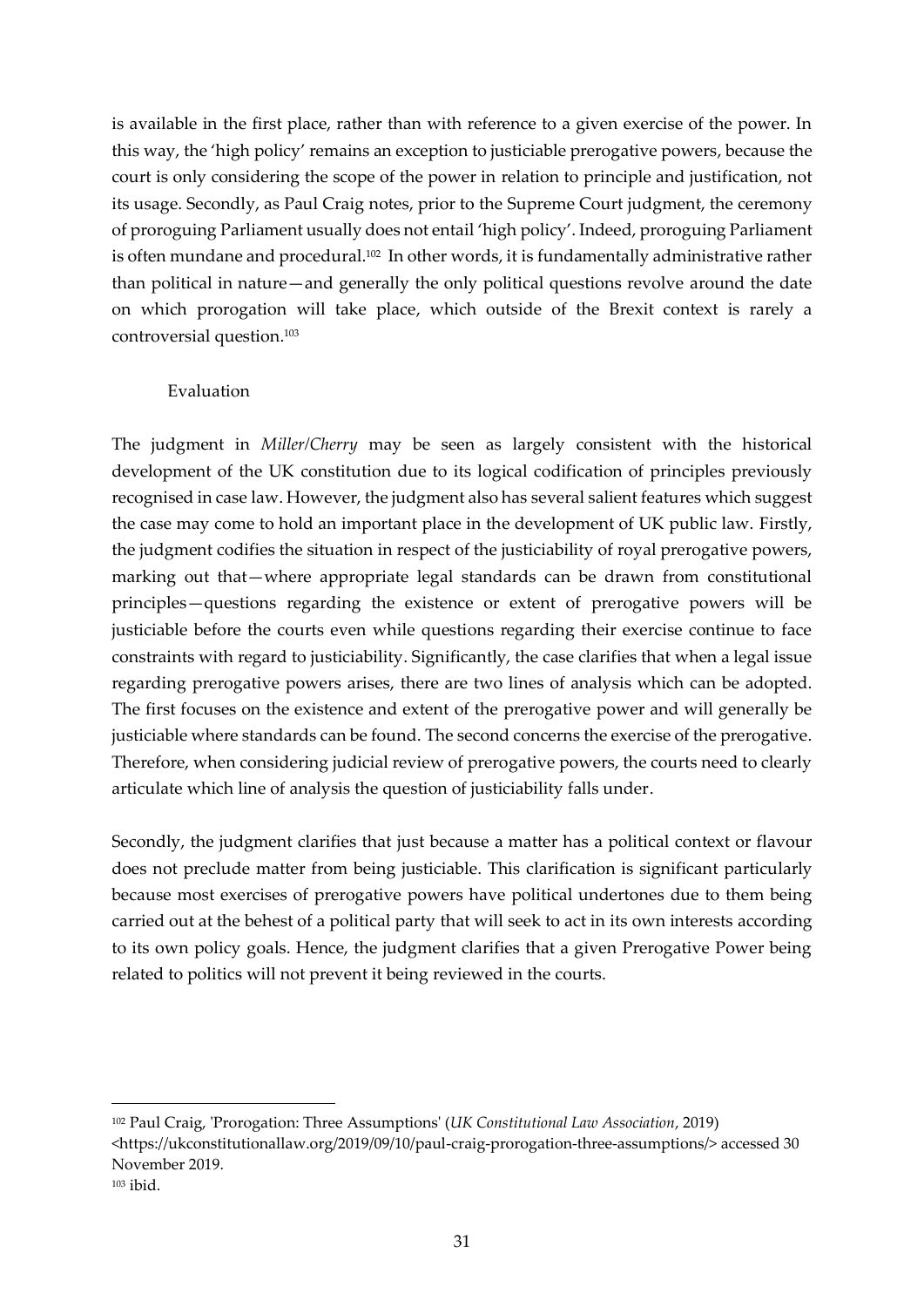*Miller/Cherry* also marks an increasing willingness, on the part of the courts, to intervene in order to protect Parliament from the Executive. <sup>104</sup> Despite Parliament's Legislative supremacy, the executive has a number of powers capable of stifling Parliamentary mechanisms.<sup>105</sup> This development is similar to that made in respect of statutory powers in *Unison*. <sup>106</sup> The Court's new willingness to intervene is demonstrated by the novel formulation of Parliamentary sovereignty laid down in *Miller/Cherry*. <sup>107</sup> While previous authority such as *De Keyser* sets down that prerogative powers must be consistent with statute law, the decision in *Miller/Cherry* goes far further effectively articulating a position in which Parliamentary Sovereignty entails a right for Parliament to sit. This envisioning of Parliamentary sovereignty could, in the future, be adopted as a legal standard by which to question a number of further executive powers of both a statutory and prerogative nature. Sadly, further consideration of this new interpretation of Parliamentary sovereignty is beyond the scope of this paper.

The decision in *Miller/Cherry* may also be considered to demonstrate the court's desire to establish the core principles of the UK constitution—such as Parliamentary sovereignty, the rule of law, and the separation of powers—as fundamentals with which the exercise of executive powers must be consistent. The court's employment of constitutional principles, such as Parliamentary sovereignty and Parliamentary accountability, acting as a counterbalance against which the extent of a prerogative power can be judged must be seen as a new step for the courts. It is a step which provides them with much greater resilience to protect the UK's constitution from acts of the executive and in this way, it is a move which further cements the centrality of democracy within the UK's constitutional set-up.

However, perhaps the most central aspect of the judgment is the clarification that Parliamentary accountability is a legally binding, and judicially enforceable, principle of the constitution, rather than being a constitutional convention. This clarification allows potential for future executive actions—or powers—to be assessed based on their compatibility with the concept of Parliamentary accountability. For example, future actions taken under prerogative power to declare war may come to be restrained through the principle that the executive should be properly accountable to Parliament in its undertakings. Presently, the duty to call a parliamentary vote on a decision to declare war is seen as convention and thus not a matter on which the courts could decide.<sup>108</sup> However, the scope of this prerogative power could easily

<sup>104</sup> Jonathan Sumption has pinpointed how their experience with EU and Human Rights Law may have made courts feel more able and willing to intervene. See: Jonathan Sumption, *Trials of the State: Law and the Decline of Politics* (Profile Books 2019) 1-21.

<sup>105</sup> Such as their ability to use Prerogative Powers without Parliamentary consent and their control of the House of Commons timetable.

<sup>106</sup> *Unison* (n 97) [65].

<sup>107</sup> *Miller/Cherry* (n 1) [41]-[48].

<sup>108</sup> Sebastian Payne, 'War Powers the War Prerogative and Constitutional Change' (2018) 153 The RUSI Journal 28.